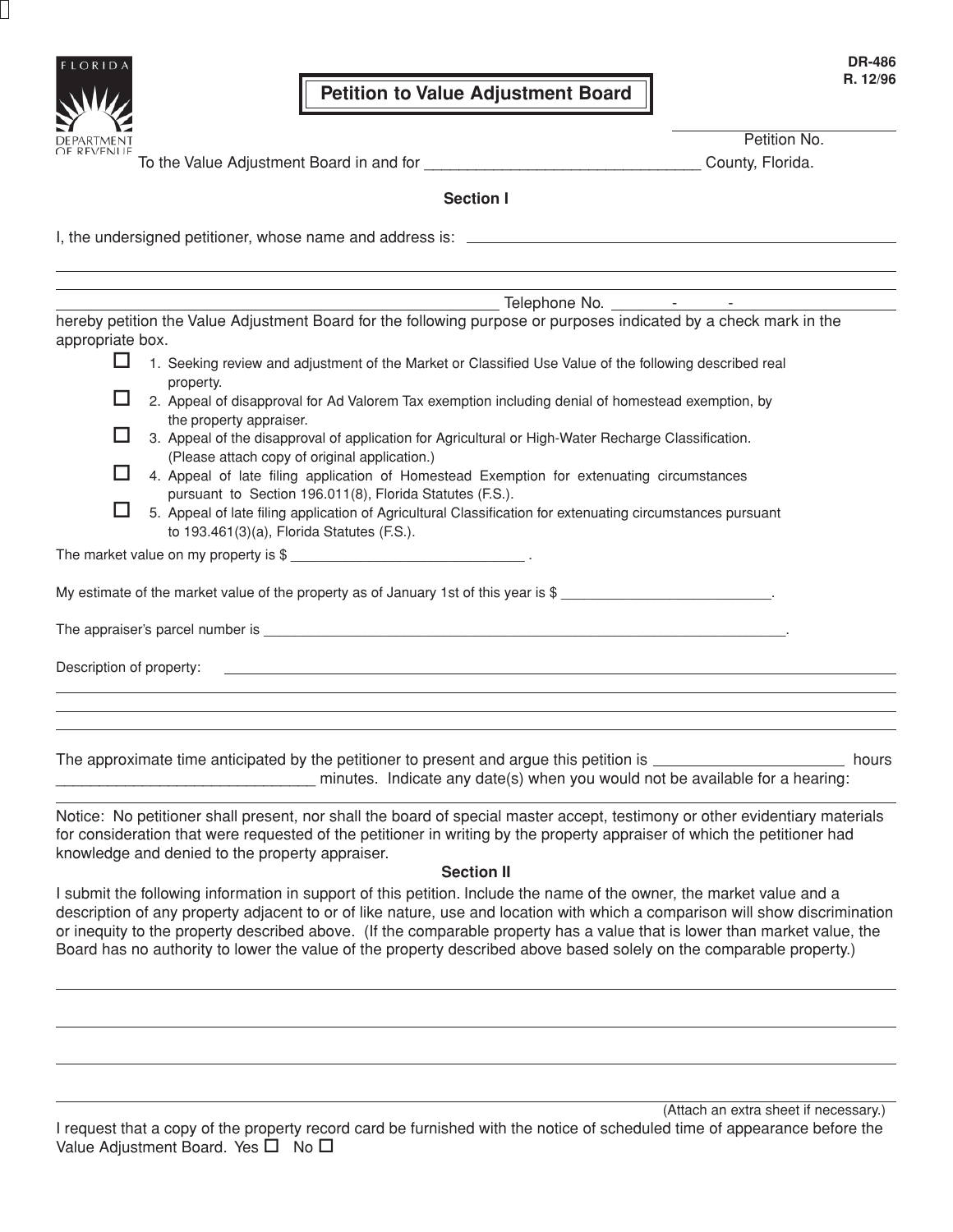**Section III Real Property Complete this section only if purpose number 1 or 3 in Section I is checked.**

|                                                 | Property described in Section I is used as follows:                                                                                       |                   |                        |                     | Petition No.                                                                                                                                         |  |  |
|-------------------------------------------------|-------------------------------------------------------------------------------------------------------------------------------------------|-------------------|------------------------|---------------------|------------------------------------------------------------------------------------------------------------------------------------------------------|--|--|
|                                                 | $\Box$ Residential $\Box$ Apartment Building                                                                                              | $\Box$ Duplex     | $\Box$ Hotel           | $\Box$ Store        | $\Box$ Office                                                                                                                                        |  |  |
| $\Box$ Shopping Center $\Box$ Agricultural      |                                                                                                                                           | $\Box$ Industrial | $\Box$ Motel           | $\Box$ Other        | $\Box$ Vacant                                                                                                                                        |  |  |
|                                                 |                                                                                                                                           |                   |                        |                     |                                                                                                                                                      |  |  |
|                                                 |                                                                                                                                           |                   |                        |                     |                                                                                                                                                      |  |  |
|                                                 |                                                                                                                                           |                   |                        |                     |                                                                                                                                                      |  |  |
| Cost of improvements after purchase \$          |                                                                                                                                           |                   |                        |                     |                                                                                                                                                      |  |  |
| Date Built                                      | Mortgage (if any) in amount of \$                                                                                                         |                   |                        |                     |                                                                                                                                                      |  |  |
|                                                 | Balance Due \$                                                                                                                            |                   |                        |                     |                                                                                                                                                      |  |  |
|                                                 |                                                                                                                                           |                   | Amount of Insurance \$ |                     |                                                                                                                                                      |  |  |
|                                                 |                                                                                                                                           |                   |                        |                     |                                                                                                                                                      |  |  |
|                                                 |                                                                                                                                           |                   |                        |                     | Is property agricultural?<br>$\Box$ Yes $\Box$ No If yes.<br><u> Latin est no expression</u> Type of agricultural use the contract of the Yes $\Box$ |  |  |
|                                                 |                                                                                                                                           |                   |                        |                     |                                                                                                                                                      |  |  |
| Total acreage                                   | Professional appraiser's report of value (if available) \$                                                                                |                   |                        |                     |                                                                                                                                                      |  |  |
|                                                 |                                                                                                                                           | <b>Section IV</b> |                        |                     |                                                                                                                                                      |  |  |
|                                                 |                                                                                                                                           |                   |                        |                     |                                                                                                                                                      |  |  |
|                                                 | I am willing to submit any additional information pertinent to this petition. $\Box$ Yes                                                  |                   |                        | $\Box$ No           |                                                                                                                                                      |  |  |
|                                                 | Have you discussed this assessment with the property appraiser prior to filing this petition? $\Box$ Yes                                  |                   |                        |                     | $\Box$ No                                                                                                                                            |  |  |
|                                                 | If "No", was a conference requested? $\Box$ Yes $\Box$ No                                                                                 |                   |                        |                     |                                                                                                                                                      |  |  |
|                                                 |                                                                                                                                           |                   |                        |                     |                                                                                                                                                      |  |  |
|                                                 |                                                                                                                                           |                   |                        |                     |                                                                                                                                                      |  |  |
| State of Florida                                |                                                                                                                                           |                   |                        |                     |                                                                                                                                                      |  |  |
|                                                 |                                                                                                                                           |                   |                        |                     |                                                                                                                                                      |  |  |
|                                                 | Before me, the undersigned authority, personally appeared                                                                                 |                   |                        |                     |                                                                                                                                                      |  |  |
|                                                 | who in my presence subscribed the foregoing petition and who after having been duly sworn deposed and said that he or she is the          |                   |                        |                     |                                                                                                                                                      |  |  |
|                                                 |                                                                                                                                           |                   |                        |                     | owner of the property described in Section I of the foregoing petition, that the above and foregoing statements of matters, facts, values            |  |  |
| and any exhibits attached are true and correct. |                                                                                                                                           |                   |                        |                     |                                                                                                                                                      |  |  |
|                                                 |                                                                                                                                           |                   |                        |                     |                                                                                                                                                      |  |  |
|                                                 |                                                                                                                                           |                   |                        |                     | [Signature of Petitioner]                                                                                                                            |  |  |
|                                                 |                                                                                                                                           |                   |                        |                     |                                                                                                                                                      |  |  |
|                                                 |                                                                                                                                           |                   |                        |                     |                                                                                                                                                      |  |  |
| $by_$                                           |                                                                                                                                           |                   |                        |                     |                                                                                                                                                      |  |  |
|                                                 | [Name of Petitioner]                                                                                                                      |                   |                        |                     |                                                                                                                                                      |  |  |
|                                                 |                                                                                                                                           |                   |                        |                     |                                                                                                                                                      |  |  |
|                                                 |                                                                                                                                           |                   |                        |                     |                                                                                                                                                      |  |  |
|                                                 |                                                                                                                                           |                   |                        |                     |                                                                                                                                                      |  |  |
|                                                 |                                                                                                                                           |                   |                        |                     |                                                                                                                                                      |  |  |
|                                                 |                                                                                                                                           |                   |                        |                     |                                                                                                                                                      |  |  |
|                                                 | Print, Type or Stamp Commissioned Name of Notary                                                                                          |                   |                        | Signature of Notary |                                                                                                                                                      |  |  |
|                                                 |                                                                                                                                           |                   |                        |                     |                                                                                                                                                      |  |  |
|                                                 |                                                                                                                                           | Receipt           |                        |                     |                                                                                                                                                      |  |  |
|                                                 |                                                                                                                                           |                   |                        |                     |                                                                                                                                                      |  |  |
|                                                 | I hereby certify that the foregoing petition to the Value Adjustment Board was filed with the undersigned as the clerk of the governing   |                   |                        |                     |                                                                                                                                                      |  |  |
|                                                 | delivery of a copy by me to the petitioner constitutes a receipt of the same. I further certify that a copy of the foregoing petition was |                   |                        |                     |                                                                                                                                                      |  |  |
|                                                 |                                                                                                                                           |                   |                        |                     |                                                                                                                                                      |  |  |
|                                                 |                                                                                                                                           |                   |                        |                     |                                                                                                                                                      |  |  |
|                                                 |                                                                                                                                           |                   |                        |                     |                                                                                                                                                      |  |  |

**DR-486 R. 12/96 Page 2**